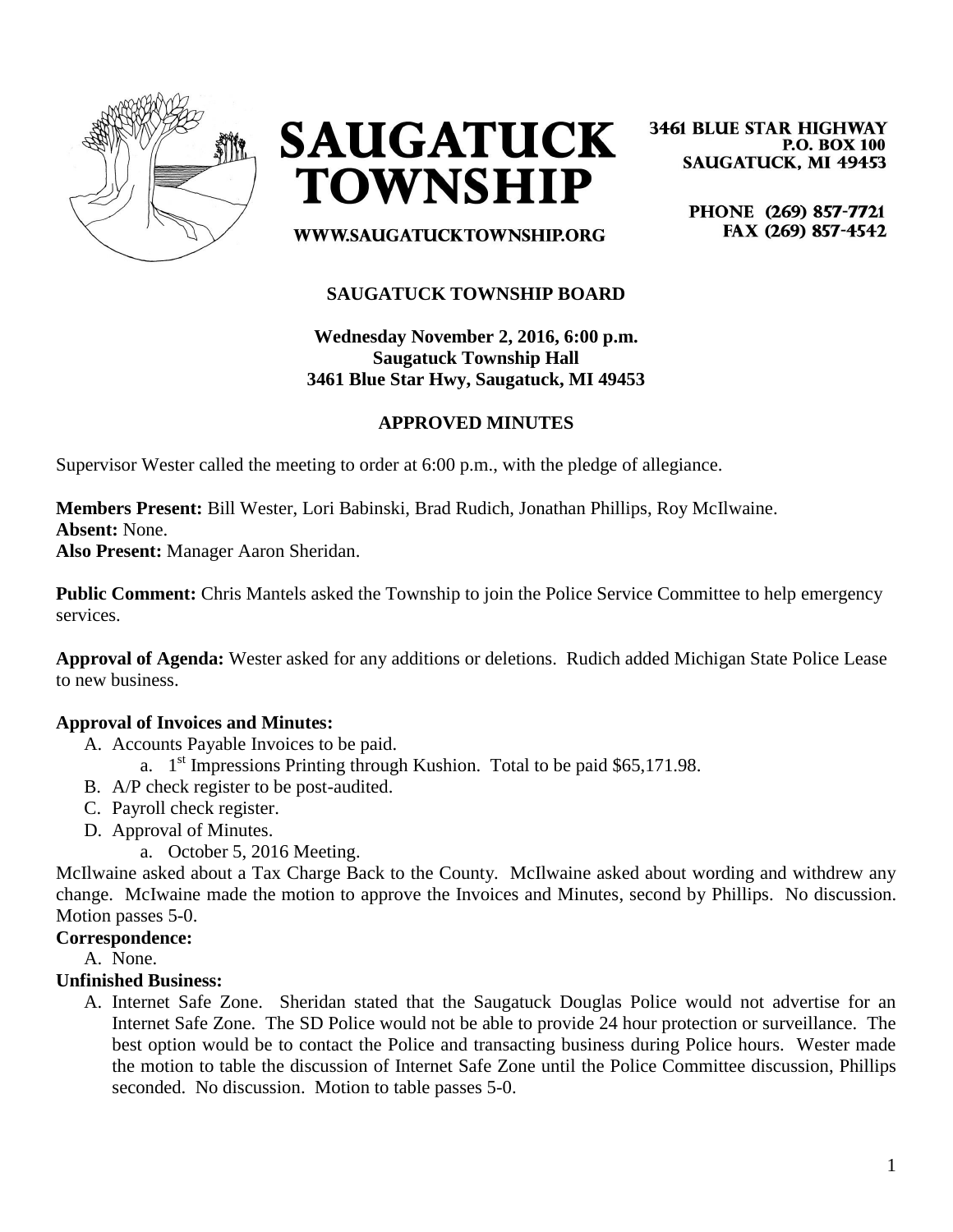B. Broadband Update. Sheridan stated that Justin Clark from Frontier responded to the Township request for upgrading DSL. Frontier had provided a map with possible upgrade coverage. CAF2 Funding from the Federal Government might be available within the next year. No action taken.

## **New Business:**

- A. Representative, Mary Whiteford. Representative Whiteford gave an update on legislature. Broadband was one of Rep. Whiteford's priorities. Infrastructure fund was being set up and Broadband might be the recipient of some funds, Kalamazoo River cleanup and protection was also a priority. Trowbridge dam was next to be cleaned of PCP's and repaired. Local government portion of revenue sharing was Whiteford's third priority. Whiteford was also concerned about Allegan County air quality. Whiteford stated she was open to listening to governmental and citizen concerns.
- B. Police Committee Discussion. Wester suggested the new Board make a decision and asked for input. McIlwaine was concerned about the makeup of the committee and the Resolution to join the committee. McIlwaine agreed that the new board should decide who would be on the Committee. Wester invited Fire Chief Janik to comment. Wester asked if a pay as you go program might work. Janik considered that would be a rent-a-cop. Janik stated his concern was for Fire scene safety, but also Township residents may need more police coverage. Janik stated that he hoped the three communities could come together. Rudich stated that he didn't want a resolution. Rudich suggested the new Board make a decision on who would be on the Committee and who the Township would ask for input to the committee. McIlwaine agreed that the Township needed more information. Janik stated his respect for the Township Board decision to wait. Wester made the motion to table until the new Board could appoint to the Committee at a Special Meeting on November the 21st, Rudich seconded. No discsussion. Motion passes 5-0.
- C. Hardship Guideline Resolution. Township Assessor Sherry Mason provided 2017 Poverty Hardship Exemption Guidelines. Rudich made the motion to adopt the Resolution to support the 2017 Guidelines. Second by Wester. No discussion. Resolution passes 5-0.
- D. Joint Special Meeting with Planning Commission, Zoning Board of Appeals. Board discussed further items to be discussed at November  $21<sup>st</sup>$  Meeting at 6:00pm.
- E. State Police Lease. Sheridan stated that the State wanted the Board to renew the Lease on the space in the Township Building. Sheridan stated that the State Police presence was a service in the community. Babinski made the motion to renew the State Police Lease, Wester supported. McIlwaine asked if the State Police were asked to pay rent. Sheridan stated that there was a benefit of having the State Police here. Motion passes 5-0.

### **Committee Reports:**

- A. Planning Commission. Rudich reported there was no meeting.
- B. Road Committee. Phillips reported that mowing was being completed with guardrail trimming for winter.
- C. Interurban. Babinski reported that the Interurban board stayed the same for the new fiscal year. Yearend bonuses were approved.
- D. Fire Board. No report.
- E. Harbor Commission Report. Jon Helmrich reported on a possible grant for kayaking and canoe signs. Helmrich asked for Township support for the Grant. Helmrich thanked Wester for his work.
- F. Open Board Report. Jon Phillips thanked the board and Wester for his work. McIlwaine stated that he spoke with Zoning Administrator Kushion about rentals and McIlwaine reported that problems have decreased since the inception. Rudich stated that the audit came back positive, and reminded the public about the election. Rudich thanked Wester for his service. McIlwaine asked to consider joining the MTA.